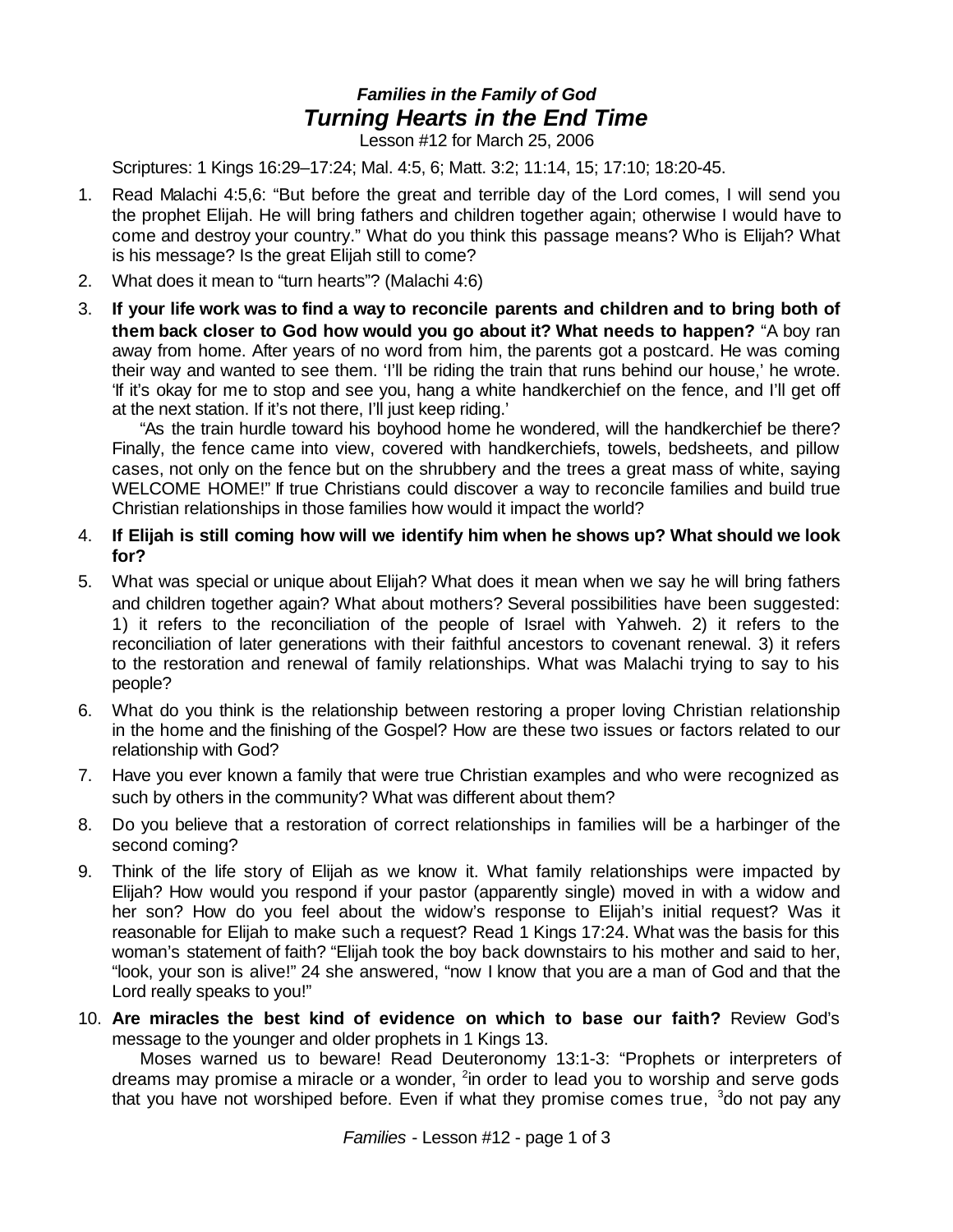attention to them. The LORD your God is using them to test you, to see if you love the LORD with all your heart." (*GNB*)

John wrote: Revelation 13: 13-17: "<sup>13</sup>This second beast performed great miracles; it made fire come down out of heaven to earth in the sight of everyone. <sup>14</sup>And it deceived all the people living on earth by means of the miracles which it was allowed to perform in the presence of the first beast. The beast told them to build an image in honour of the beast that had been wounded by the sword and yet lived. <sup>15</sup>The second beast was allowed to breathe life into the image of the first beast, so that the image could talk and put to death all those who would not worship it. <sup>16</sup>The beast forced all the people, small and great, rich and poor, slave and free, to have a mark placed on their right hands or on their foreheads. <sup>17</sup>No one could buy or sell without having this mark, that is, the beast'name or the number that stands for the name." (*GNB*)

- 11. **Where do you think the faith of Elijah came from? What do you think his background training was?** Is God posing a challenge to families in our day like the one which Elijah posed on Mount Carmel? What would that imply?
- 12. What lessons does God want us to learn from the experience on Mount Carmel? Read again 1 Kings 18:20-45. Does our family, our church, our nation need a Mt. Carmel experience?
- 13. Could a whole church or a large group in a church serve as a collective Elijah at the end of time?
- 14. What was the impact of the Mt. Carmel experience? Did the fact that Elijah ran away and hid lessen the impact of this experience?
- 15. We have the example of one person who was an "Elijah" in Jesus' day. What should we learn from the experience of John the Baptist about what an Elijah might be like at the end of time?
- 16. How do you explain the apparent contrast between John the Baptist's statement about himself and Jesus' statement about John? John said "He must become more important while I become less important." (John 3:30) But Jesus later said "I assure you that John the Baptist is greater than anyone who has ever lived. But the one who is least in the kingdom of heaven is greater than John." (Matthew 11:11).
- 17. Do the members of your Sabbath school class or even your local church feel like a family? Do those who come in for the first time feel really welcome?
- 18. Think of the challenges John the Baptist faced in trying to present his message. How would you begin an independent ministry in the days of the Sadducees and the Pharisees? What do you think John the Baptist would do if he suddenly were brought in to the world of the 21st century here in America? **"If we and our families are going to be ready to meet Jesus someday soon, some of us will need to return home, and some will need to change our reasons for staying. Some will need to seek forgiveness and healing in certain relationships, while some will need to seek new ways of confronting. It is called the Elijah message; and it promises to revolutionize our denomination."** (Teacher's comments: p. 145)
- 19. Would you say that our homes need to be healed before we can be a part of that final Elijah movement? If God called you to live and carry an Elijah message would you be willing? Would you be willing to stand up in front of your church or in front of your national Congress or even before a state group to speak the truth as you know it would you be willing?
- 20. Read Luke 1:17. What do these words say to us about the Elijah message: "he will go ahead of the Lord, strong and mighty like the prophet Elijah. He will bring fathers and children together again; he will turn disobedient people back to the way of thinking of the righteous; he will get the Lord's people ready for him." (*GNB*). Could we as a Sabbath school class reach out with loving and understanding arms to draw in new members and make them feel welcome into God's family?